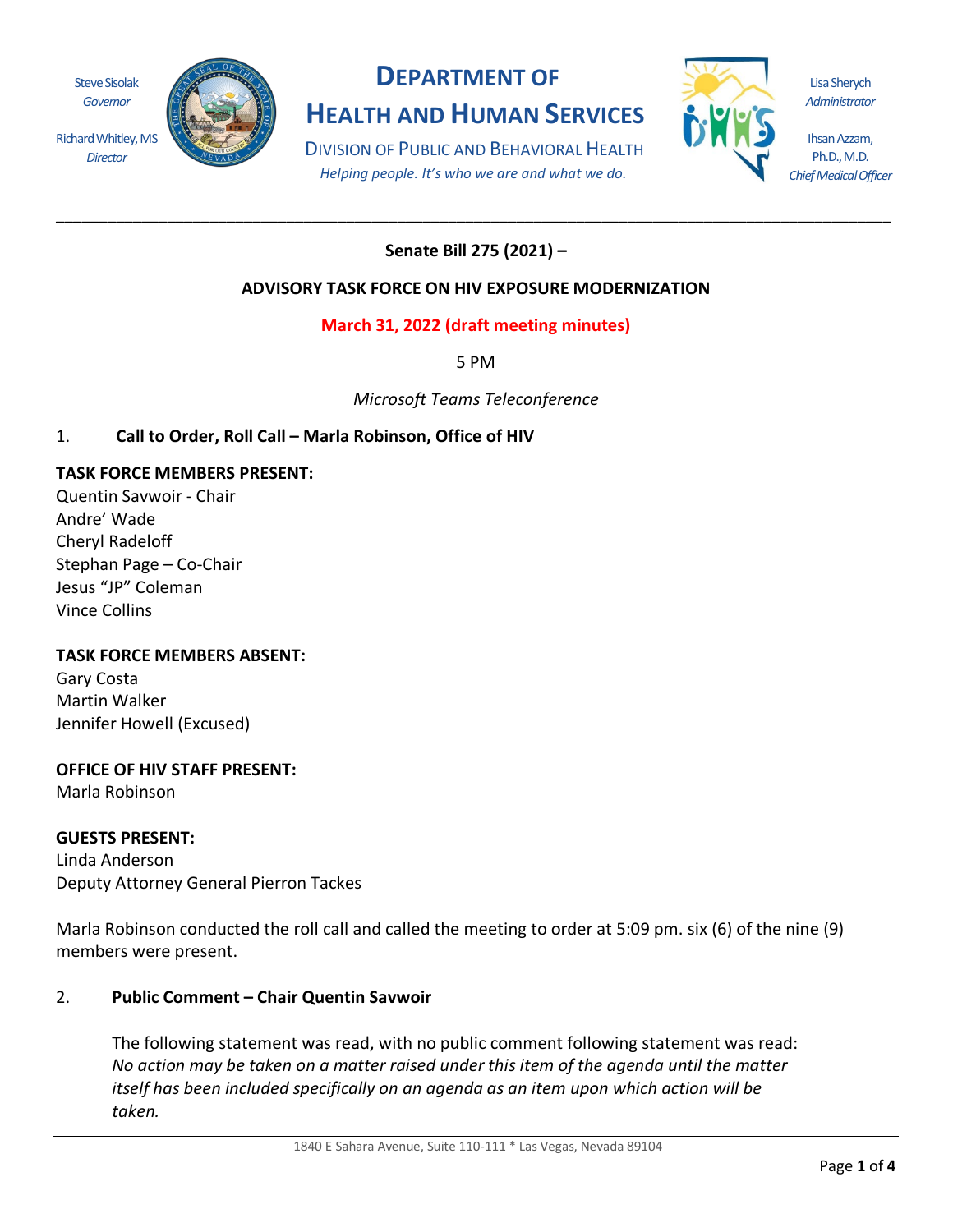Linda Anderson introduced herself for public comment. Referenced the last meeting in which co-chair Page talked about public comment in Section 22 of SB 275 and requirement to solicit input and that it is an important tool. Linda stated another important tool is use of public records and requests such as with Department of Corrections. She suggested that if no response was provided that the task force pursue legislation requiring reports from Board of Prison Commissioners. She wanted to encourage the taskforce to continue pursuit of requested and needed information.

#### 3. **For Possible Action – Review of March 3, 2022, and March 17, 2022, meeting minutes – Chair Savwoir**

Meeting minutes from March 17, 2022, were not readily available. Meeting minutes from March 3, 2022, were approved with voice vote by task force.

## 4. **For Possible Action – Overview of submissions required by SB 275, and possible action to establish strategy including engaging of law firm to complete research as needed. Informational only – Chair Savwoir**

There was discussion regarding contact with legal services for research purposes. Andre' stated that he had reached out to UNLV Outlaws, UNLV law students to do the research. Also reached out to law firm Snell and Wilmer and currently waiting for responses from both.

There was discussion regarding reaching out to sex worker community for additional information. There was discussion that there had been no response from Sex Worker's Advocacy Network (SWAN) yet. Co-Chair Page stated he had found contact information for Coalition to End Domestic and Sexual Violence policy team to contact. Reason for reaching out to this organization was in reference to NRS441a.320 which relates to testing alleged perpetrators of sexual assault.

There was discussion that organization, The Cupcake Girls, had expressed interest in having a member apply to join the task force. There was discussion that the Brothel Association might be worth reaching out to in order to include industry side for future actions. There was discussion that State Senator Dallas Harris had submitted application to join SB 275 task force. Inclusion of Senator and member from Cupcake Girls would take total task force membership to 11.

Chair Savwoir asked if there was report due in fall 2022. Co-Chair Page confirmed that September 1st, 2022, is the deadline for required reporting.

There was discussion about the coding used by Department of Corrections for categorizing offenses. Jennifer Howell had expressed concern to Co-Chair Page about media being able to read the coding to discover HIV diagnosis. There was discussion about how coding is still in place for those arrested or on trial from before repeal of NRS 201.205. There was discussion about SB 275 being made retroactive. Chair Savwoir reminded the task force that for SB 275 to be retroactive it would take a legislative act. It was discussed the Center for HIV Law and Policy had not returned requests for contact. It was discussed reaching out to Legislative Council Bureau for assistance. Andre' discussed reaching out to the Williams Institute for additional assistance, as well. There was discussion about reaching out to the media about how they obtain inmate codes. Deputy Attorney General Tackes confirmed that codes are not subject to public record laws.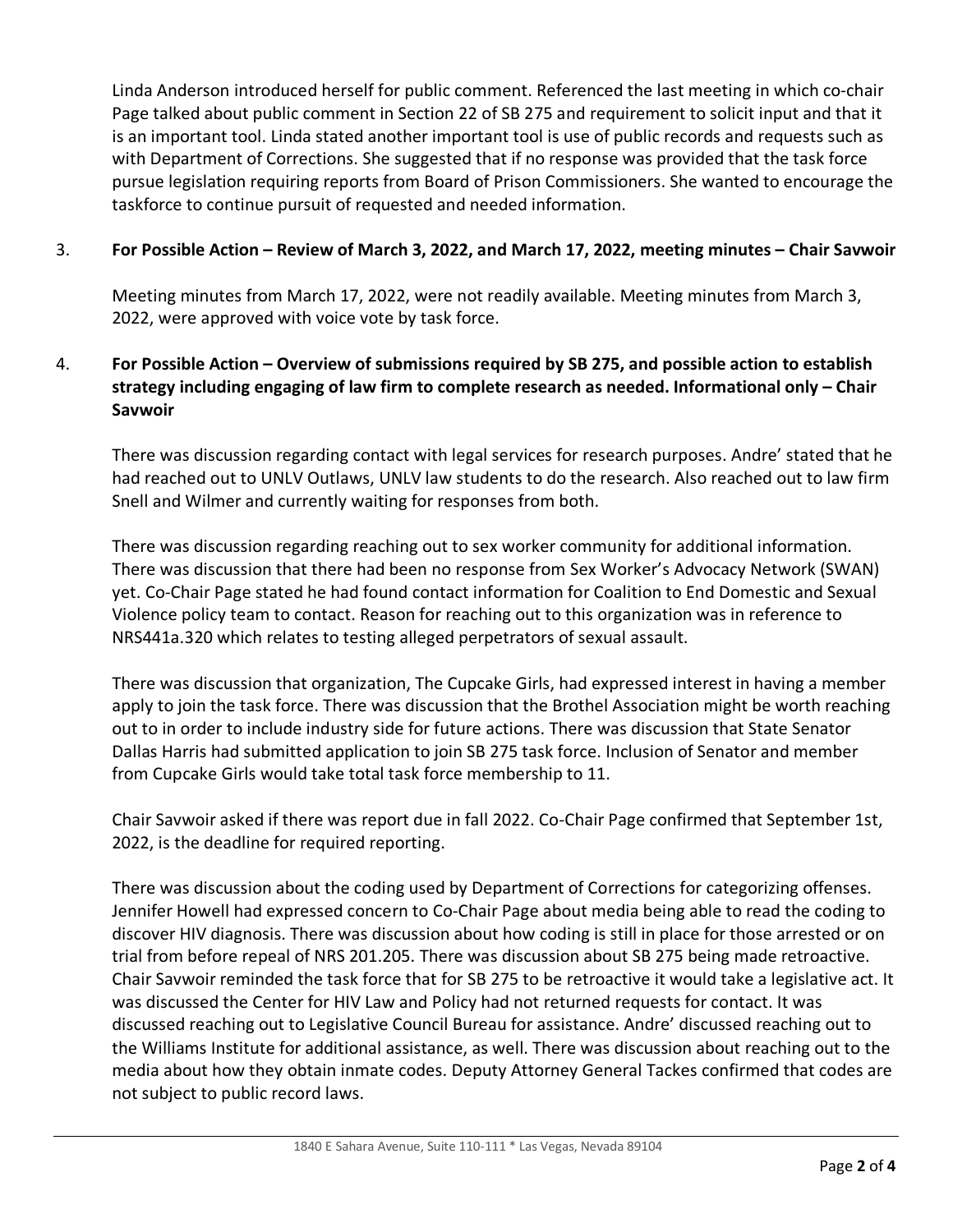There was discussion regarding finding partners for educational outreach. There was discussion that the Southern Nevada Legal Aid Center had declined to assist as they did not handle HIV related cases. There was discussion that the UNLV law school had been asked if they would be interested in creating a 'Know Your Rights' toolkit. There had been no response. There was discussion that education needed to be more than just knowing of rights. There was discussion about looking into existing first offender programs that had been put on hold due to Covid but were impacted by HIV laws.

## 5. **For Information Only – Strategy Discussion Pertaining to Community Outreach Partners and Possible Action to Establish Any Next Steps, as well as Recruitment for Remaining Six (6) Task Force Advisors – Chair Savwoir**

There was discussion about adding new members to the task force. There was discussion about State Senator Dallas Harris applying. There was discussion about a member of the organization The Cupcake Girls applying. There was discussion about reaching out to populations disproportionately affected by HIV to have a representative. The Department of Corrections was also mentioned as a source of a possible member. It was confirmed that there was no requirement to reach the cap of fifteen (15) members.

## 6. **For Possible Action – Review of Nevada Revised Statue as it relates to HIV, specifically NRSs 209.385, 441a.180, 441a.320, and 441a.195 – Chair Savwoir**

a) NRS 441a.180 – There was discussion if the task force would stay focused on HIV or extend to other communicable diseases. Co-Chair Page pointed out that 441a.180 lends itself to communicable diseases in general. There was discussion that if it did extend to other diseases, that a communicable disease expert would be needed. There was a suggestion to reach out to UNLV or UNR to find an expert willing to serve as an advisor or possible task force member regardless of what the focus of the task force becomes. There was discussion about who and how to reach out to find an expert. Chair Savwoir asked Deputy Attorney General Tackes to assist in finding an expert. She said she would investigate the matter and report back at a future meeting.

## 7. **For Information Only – Review of the attachment from Tory Johnson, LCB File R002-22, Drug Regulations Related to Testing of Sexually Transmitted Diseases, and Possible Action to Recommend Changes or Provide Public Comment – Chair Savwoir**

Co-Chair Page stated that this file was being reviewed at the recommendation of Linda Anders, public commenter. There was discussion that the file was a draft of regulation prompted by SB 211 to make conforming changes according to SB 275 regarding language around HIV and AIDS. Deputy Attorney General Tackes clarified that what the task force was looking at was a draft of changes that were being prepared to be presented for further public hearing. There was discussion that if the task force had further recommendations regarding the draft that they should put together official recommendations. There was clarification the task force could submit any suggested changes in writing or have a representative at future public hearings. There was clarification that a public hearing would be held on June 3<sup>rd</sup>. Chair Sawvoir recommended re-adding review of LCB File R002-22 to future meetings once all task for members had a chance to read the draft.

## 8. **For Possible Action – Recommendations for Agenda Items for Next Meeting – Chair Savwoir**